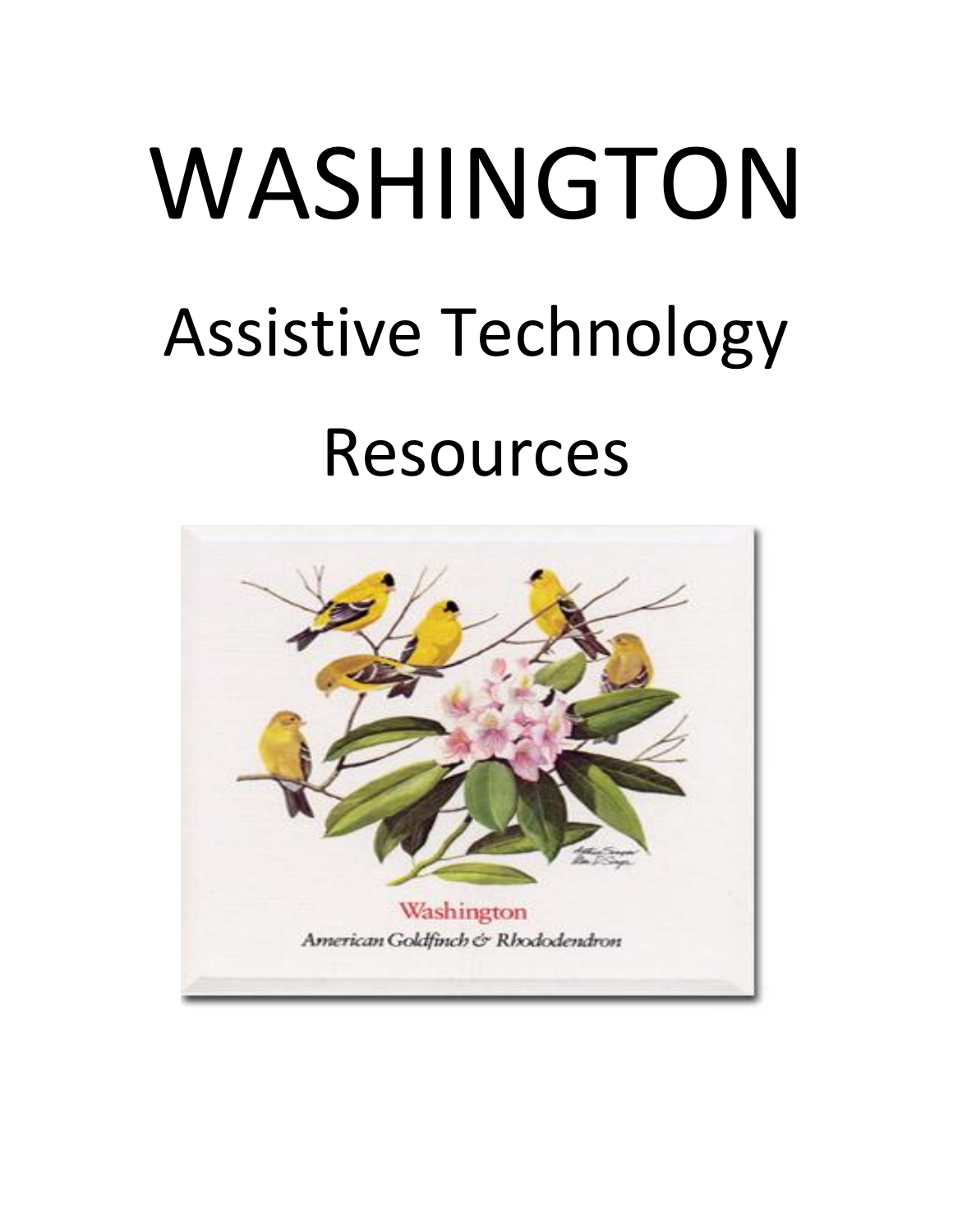## **WASHINGTON Assistive Technology Resources**

## **AccessIT**

Box 357920; University of Washington Seattle, WA 98195-7920 **Phone:** (206) 685-4181 (866) 866-0162 (TTY) **Fax:** (206) 543-4779 **E-mail:** <mailto:accessit@u.washington.%20edu> **Website:** <http://www.washington.edu/accessit/>

**Organization Type:** Assistive Technology, Information Centers, University-Affiliated Programs **Disabilities Served:** General / Non-disability Specific

AccessIT promotes the use of electronic and information technology for students and employees with disabilities in educational institutions at all academic levels. The AccessIT website, which serves as a resource for accessible information technology, includes accessibility checklists, best practices, frequently asked questions, links to resources and case studies, tailored to applications of information technology in education. The site features a searchable knowledge base of questions and answers, case studies, and promising practices. The organization has created two information technology accessibility videos, a free web design course curriculum for high schools, an online course on IT accessibility, an Educational Accessibility Checklist and a mock site for demonstrating web accessibility issues. AccessIT resources benefit multiple audiences, which include information technology policy makers such as school principals, district directors and technology directors, and implementers of these policies, including educators, computer lab personnel and library staff.

#### **Colligo: Digital Content and Assistive Technology**

1304 Meador Ave, Ste B5 Bellingham, WA 98229 **Phone:** (360) 239-9815 **Fax:** (360) 239-4427 **E-mail:** [info@colligo.us](mailto:info@colligo.us) **Website:** <http://www.colligo.us/>

**Organization Type:** General, Assistive Technology, Private Sector Companies **Disabilities Served:** General / Non-disability Specific, Communication and Speech, Deaf / Blind, Learning Disabilities, Visual Impairment / Blind, ADHD/ADD, Dyslexia Colligo's technology makes knowledge accessible and affordable for all. They are partnering with several agencies, libraries and schools to publish books in formats that will aid people with low vision, dyslexia, learning disabilities, reading obstacles, or other disabilities. Colligo continues to create cost effective assistive technology that opens accessibility for many.

#### **Crick Software Inc.**

**14687 N.E. 95th Street Redmond, WA 98052** Phone: **1-(866) 332-7425 (425) 467-8260**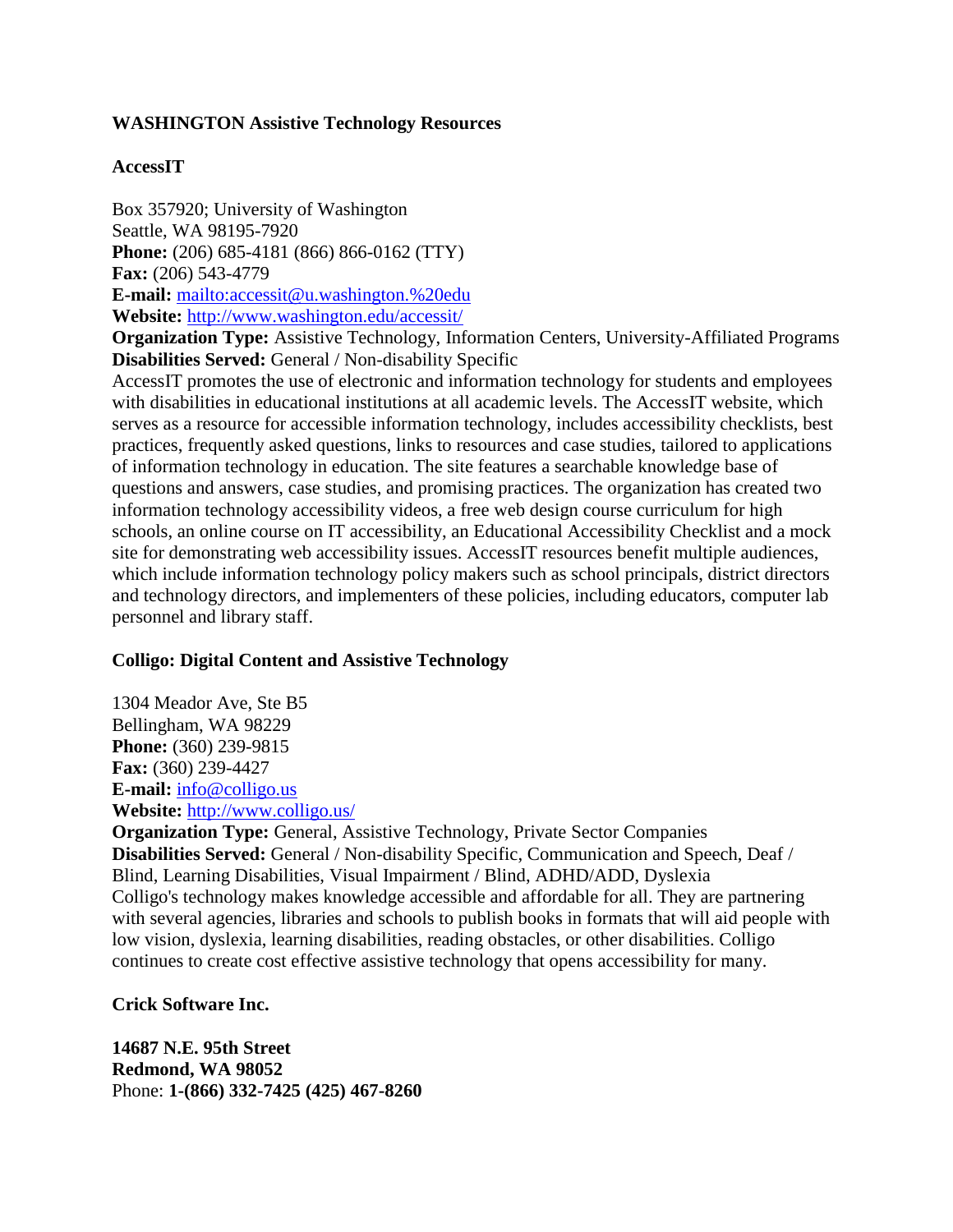#### Fax: **(425) 467-8245**

E-mail: **[info@cricksoft.com](mailto:info@cricksoft.com)** Website: **<http://www.cricksoft.com/>**

Organization Type: **Assistive Technology**

Disabilities Served: **Autism, Cerebral Palsy, Communication and Speech, Deaf / Blind, Developmental Disabilities, Hearing Impairments / Deaf, Learning Disabilities, Mental Retardation, Mobility Impaired, Multiple Disabilities, Multiple Sclerosis, Visual Impairment / Blind, Dyslexia**

Crick Software, based in Seattle, Washington, is solely focused on producing innovative educational software. The company concentrates particularly on software tools for literacy. Crick Software promotes the inclusion of children of all abilities by creating flexible products that can be tailored to the needs of individuals. Most products have the option of switch access, for people with a disability.

# **wDO-IT University of Washington**

Box 355670 Seattle, WA 98195-5670 **Phone:** (206) 685-3648 **Fax:** (206) 221-4171 **E-mail:** [doit@u.washington.edu](mailto:doit@u.washington.edu) **Website:** <http://www.washington.edu/doit/>

**Organization Type:** Assistive Technology, Information Centers, Parent/Family Support, University-Affiliated Programs

**Disabilities Served:** General / Non-disability Specific

Do-It is: People with disabilities successfully pursuing college and careers; Programs to promote the use of electronic and information technology to maximize the independence, productivity and participation of people with disabilities; Resources for K-12 educators, post-secondary faculty and administrators (The Faculty Room), librarians, employers, and parents and mentors; Publications and videotapes for you to reproduce and distribute at presentations and exhibits.

## **EnableMart - Technology for Everyone!**

4210 E. 4th Plain Blvd. Vancouver, WA 98661 **Phone:** 1-(888) 640-1999 **Fax:** (360) 695-4133 **E-mail:** [Sara@enablemart.com](mailto:Sara@enablemart.com) **Website:** <http://www.enablemart.com/> **Contact Name:** Sara Derkacht, Public Relations **Organization Type:** Assistive Technology, Private Sector Companies **Disabilities Served:** General / Non-disability Specific EnableMart is a comprehensive assistive technology vendor. EnableMart currently has a product offering of over 800 products from over 60 different assistive technology manufacturers. At EnableMart they believe that an increase in awareness of the products that are available TODAY will enable more individuals with disabilities to live independent and productive lives at home,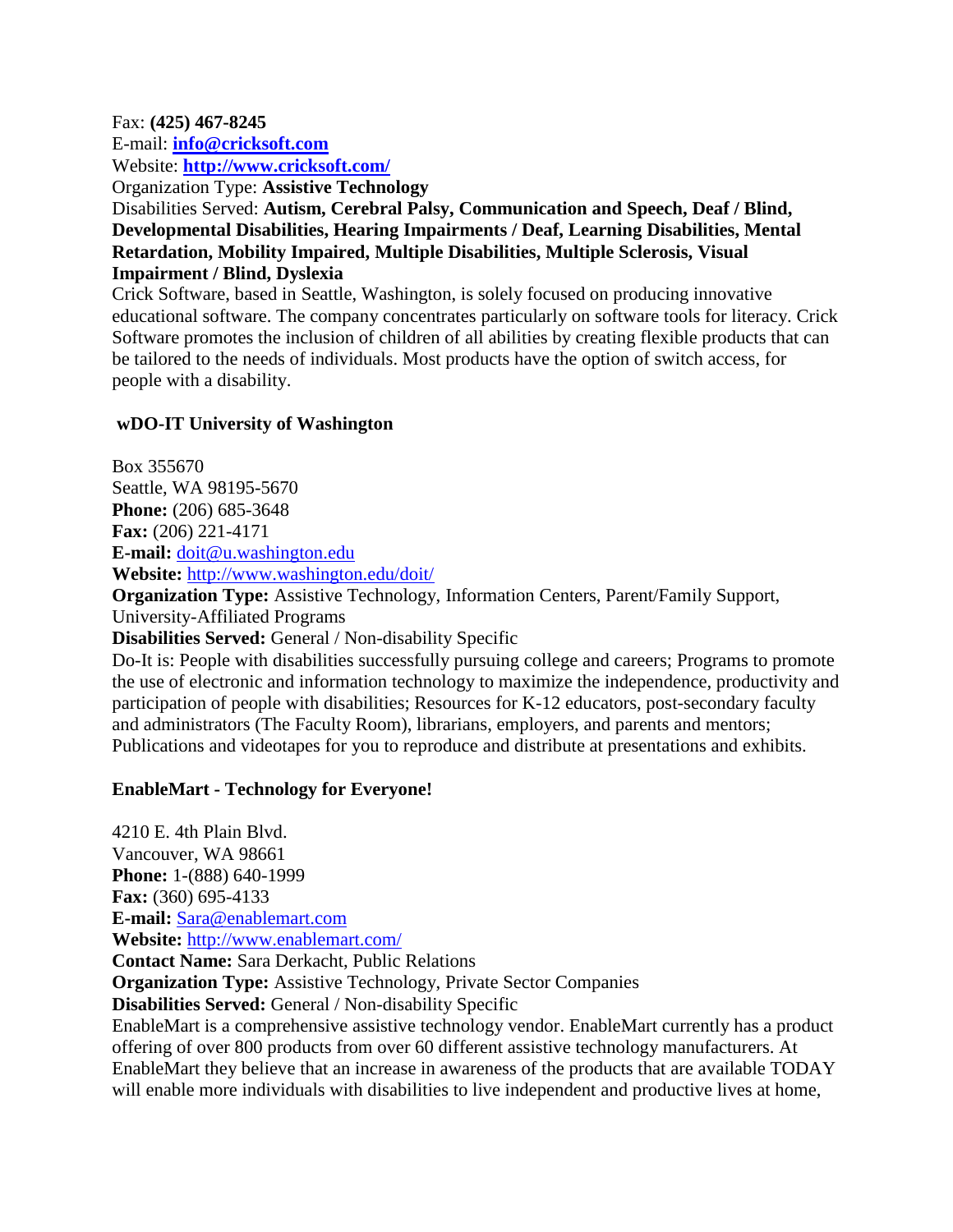work, school and play. Their mission is to make it easy for you to research, locate and purchase assistive technology products.

## **Ershig Assistive Technology Resource Center (E-ATRC)**

E-ATRC – Miller Hall 212; Woodring College of Education; MS 9090; Western Washington University; 516 High Street Bellingham, WA 98225-9090 **Phone:** (360) 650-2783 **E-mail:** [Linda.Schleef@wwu.edu](mailto:Linda.Schleef@wwu.edu) **Website:** <http://www.wce.wwu.edu/Resources/ATRC/> **Contact Name:** Linda Schleef, Coordinator **Organization Type:** General **Disabilities Served:** General / Non-disability Specific The Ershig Assistive Technology Resource Center (E-ATRC) contains a collection of over three hundred Assistive Technology items, equipment and products, with a focus on technology supports for students with diverse learning needs in preschool through grade 12.

## **Special Education Technology Center: Central Washington University**

400 East University Way Ellensburg, WA 98926 **Phone:** (509)963-3350 **Fax:** (509)963-3355 **E-mail:** [connolly@cwu.edu](mailto:connolly@cwu.edu) **Website:** [http://www.cwu.edu/~setc/index2. html](http://www.cwu.edu/~setc/index2.html) **Contact Name:** Jerry Connolly, Director **Organization Type:** General **Disabilities Served:** General / Non-disability Specific The Special Education Technology Center (SETC) is located at Central Washington University. The Center supports all public school districts in the state of Washington and the personnel who work in those districts. They also support any student, preschool through age 21, who formally received special education services and who may require assistive technology to access their education. Finally, SETC supports families of students with special needs. They provide collaborative technology planning for specific students whose disabilities require that they use some form of assistive technology in order to fully access their education. The Center also features a lending library of toys, switches, augmentative communication devices, alternate keyboards and other computer input devices, environmental control devices and software designed for students with special needs. Finally, they provide staff development on topics including assistive technology overview, augmentative communication, alternate computer input, software solutions and environmental control.

## **University of Washington - Center for Technology and Disability Studies**

Box 357920 Seattle, WA 98195-7920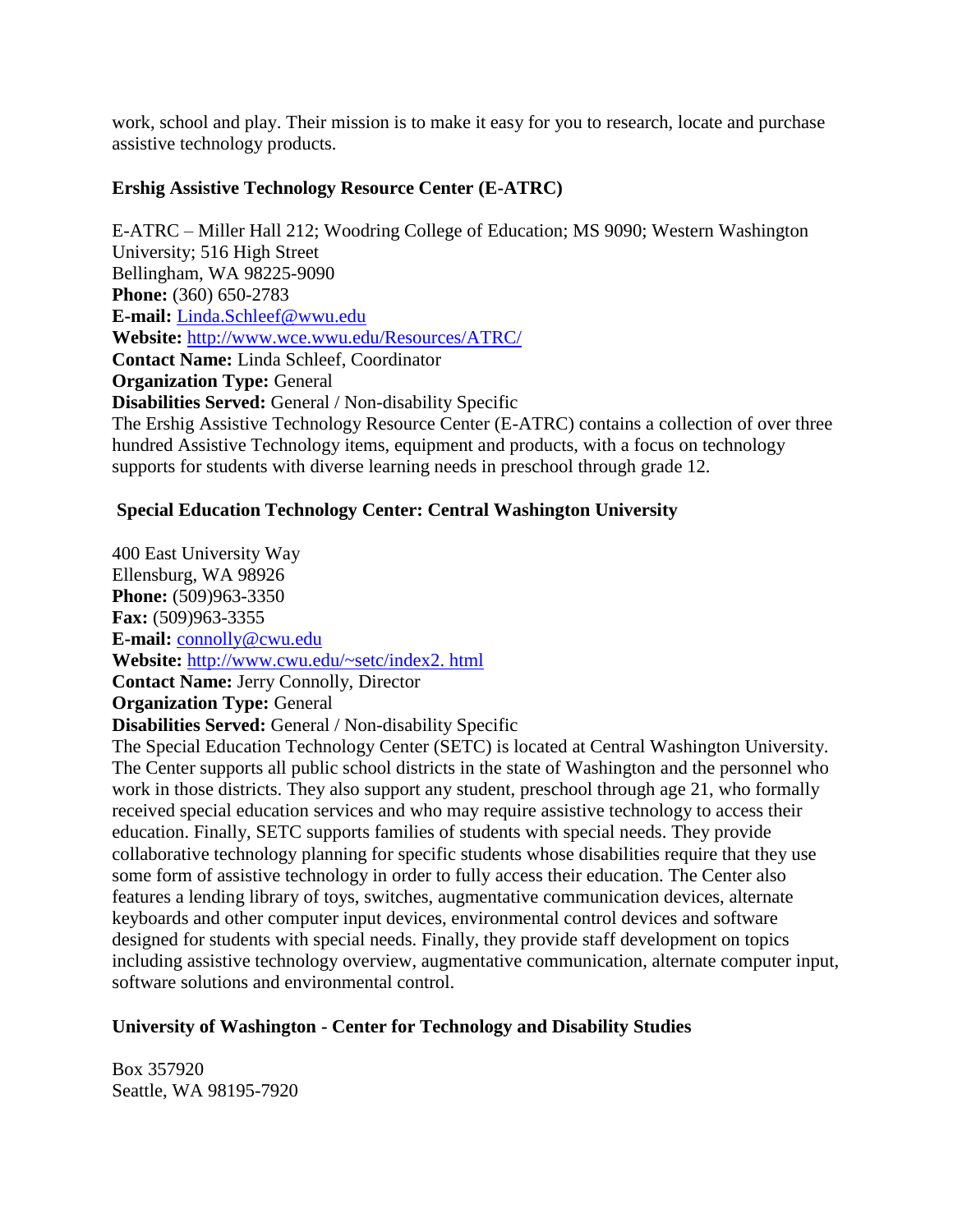**Phone:** (800) 841-8345 (206) 685-4181 (V/TTY)

**Fax:** (206) 543-4779

**E-mail:** [uwctds@u.washington.edu](mailto:uwctds@u.washington.edu)

**Website:** <http://uwctds.washington.edu/>

**Contact Name:** Kurt Johnson, Director

**Organization Type:** Advocacy and Law, Assistive Technology, University-Affiliated Programs **Disabilities Served:** General / Non-disability Specific

UWCTDS is an interdisciplinary program located in the Center for Human Development and Disability and is linked to the academic Department of Rehabilitation Medicine in the School of Medicine. The Center provides integrated research, education and training, technical assistance and consultation, policy analysis, and legal advocacy related to disability and technology issues. UWCTDS is supported by grants from the U.S. Department of Education, U.S. Health and Human Services, and other funding sources.

## **Washington Assistive Technology Act Program**

University of Washington; Box 357920 Seattle, WA 98195-7920 **Phone:** (800)841-8345 (206)685-4181 (206)616-1396 (TTY) **Fax:** (206) 543-4779 **E-mail:** [uwctds@u.washington.edu](mailto:uwctds@u.washington.edu) **Website:** <http://watap.org/> **Organization Type:** General

**Disabilities Served:** General / Non-disability Specific

The Washington Assistive Technology Alliance (WATA) is a consumer advocacy network that includes the University of Washington Center for Technology and Disability Studies (UWCTDS), and the AT Resource Center at Easter Seals Washington (EATRC). WATA also receives guidance from a Consumer Majority Advisory Board. WATA activities include: information and referral; consultation, and training related to selection of AT devices, services and funding; legal advice and advocacy; policy development and legislative action; technical consultation and training; publications; and development and maintenance of online resources.

#### **Washington Assistive Technology Foundation**

100 South King Street, Suite 280 Seattle, WA 98104 **Phone:** (206) 328-5116 1-(800) 214-8731 **E-mail:** [info@watf.org](mailto:info@watf.org) **Website:** <http://www.watf.org/>

**Organization Type:** Assistive Technology, Independent and Community Living, State and Local Organizations

**Disabilities Served:** General / Non-disability Specific, Autism, Brain Injury and Stroke, Cerebral Palsy, Communication and Speech, Deaf / Blind, Developmental Disabilities, Health Impairments, Hearing Impairments / Deaf, Learning Disabilities, Mental Health Impairments, Mental Retardation, Mobility Impaired, Multiple Disabilities, Multiple Sclerosis, Muscular Dystrophy, Neurological Disorders, Spina Bifida, Visual Impairment / Blind, Orthopedically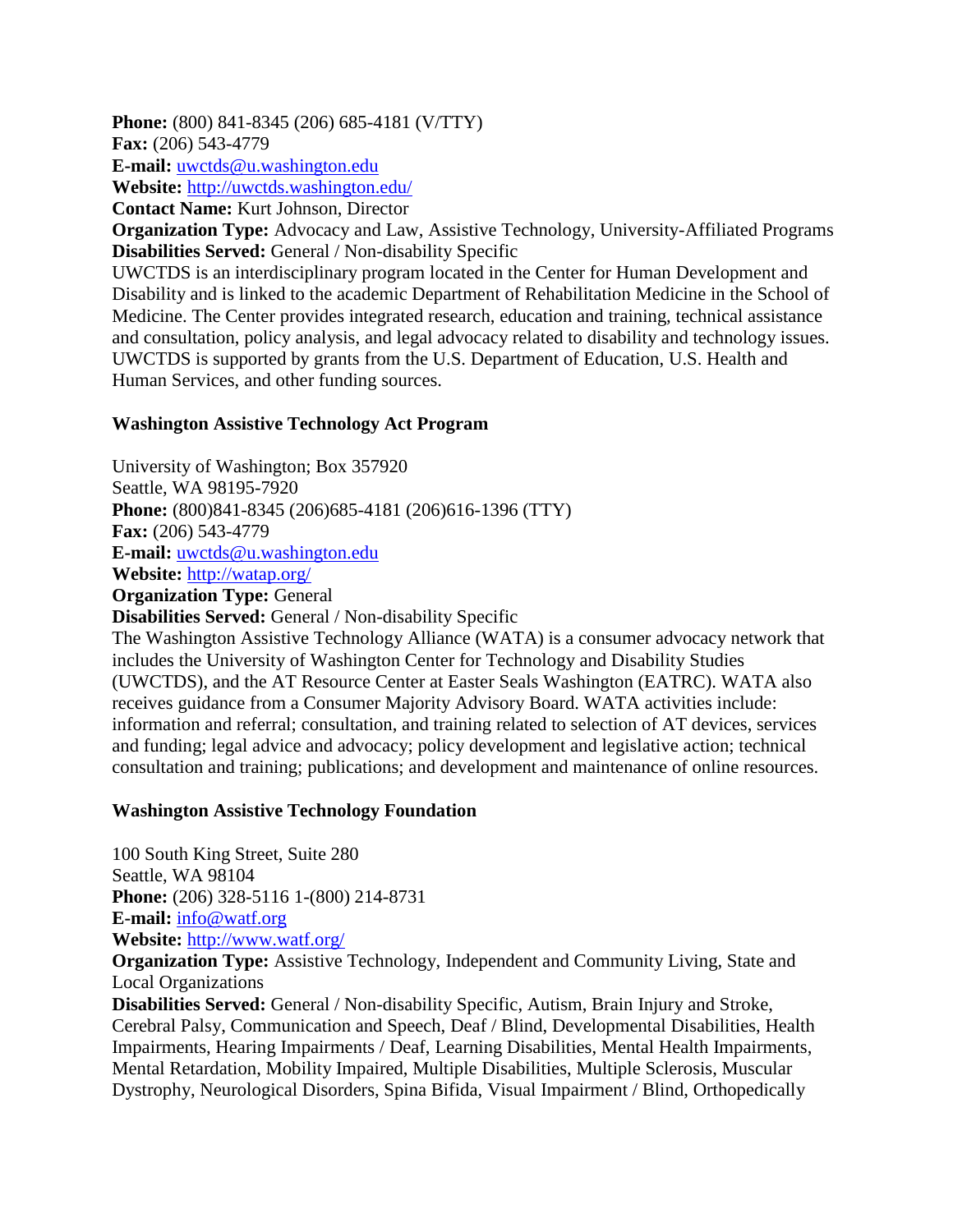Impaired, Cystic Fibrosis, ADHD/ADD, Leukemia, Bipolar Disorder, Tourette Syndrome, Apraxia of Speech, Dyslexia, Epilepsy

The Washington Assistive Technology Foundation (WATF) provides low interest loans to purchase assistive technology or business equipment. WATF also rents CCTV magnifiers for a reasonable monthly fee. WATF is a nonprofit organization serving Washington State residents.

# **Washington State School for the Blind**

2214 E. 13th Street Vancouver, WA 98661-4120 **Phone:** (360) 696-6321 **Fax:** (360) 737-2120 **Website:** <http://www.wssb.wa.gov/> **Contact Name:** Craig Meador, Principal

**Organization Type:** Schools and School Districts

**Disabilities Served:** Visual Impairment / Blind

This mission of the Washington State School for the Blind is to provide specialized quality educational services to youth ages birth to 21 who are blind or visually impaired within the state of Washington. Their purpose is to serve as a statewide demonstration and resource center and provide direct and indirect services to students both on campus and in the children's local communities. They envision a place where children who are blind and visually impaired can live independently.

# **CLINICS**

# **UW Medical Center – Drivers Rehabilitation Program**

1959 N.E. Pacific, Seattle, WA 98195 Phone: 206-543-3600 Web site:<http://depts.washington.edu/rehab/> Email: [rehab@u.washington.edu](mailto:rehab@u.washington.edu)

Description: The Occupational Therapy Department at UW Medical Center conducts a program to evaluate and instruct individuals with disabilities for driving potential. Participants in the Driving Rehabilitation Program receive specialized drivers training, and if needed, assistance in the selection of adaptive equipment and instruction in its use.

Any disabled person who applies to the program will be considered.

Areas Served: Washington state, Pacific Northwest, and Alaska

Eligibility: A physician must refer applicants to the Driving Rehabilitation Program. Applicants must be physically stable with a good driving record, and be able to maintain good judgment in driving emergencies.

How to apply: Call for current information about fees and a list of organizations that may be able to assist with driving instruction costs

Fees: Most services are covered by Medicare, Medicaid or private insurance Worker's Compensation, Division of Vocational Rehabilitation and other third-party payers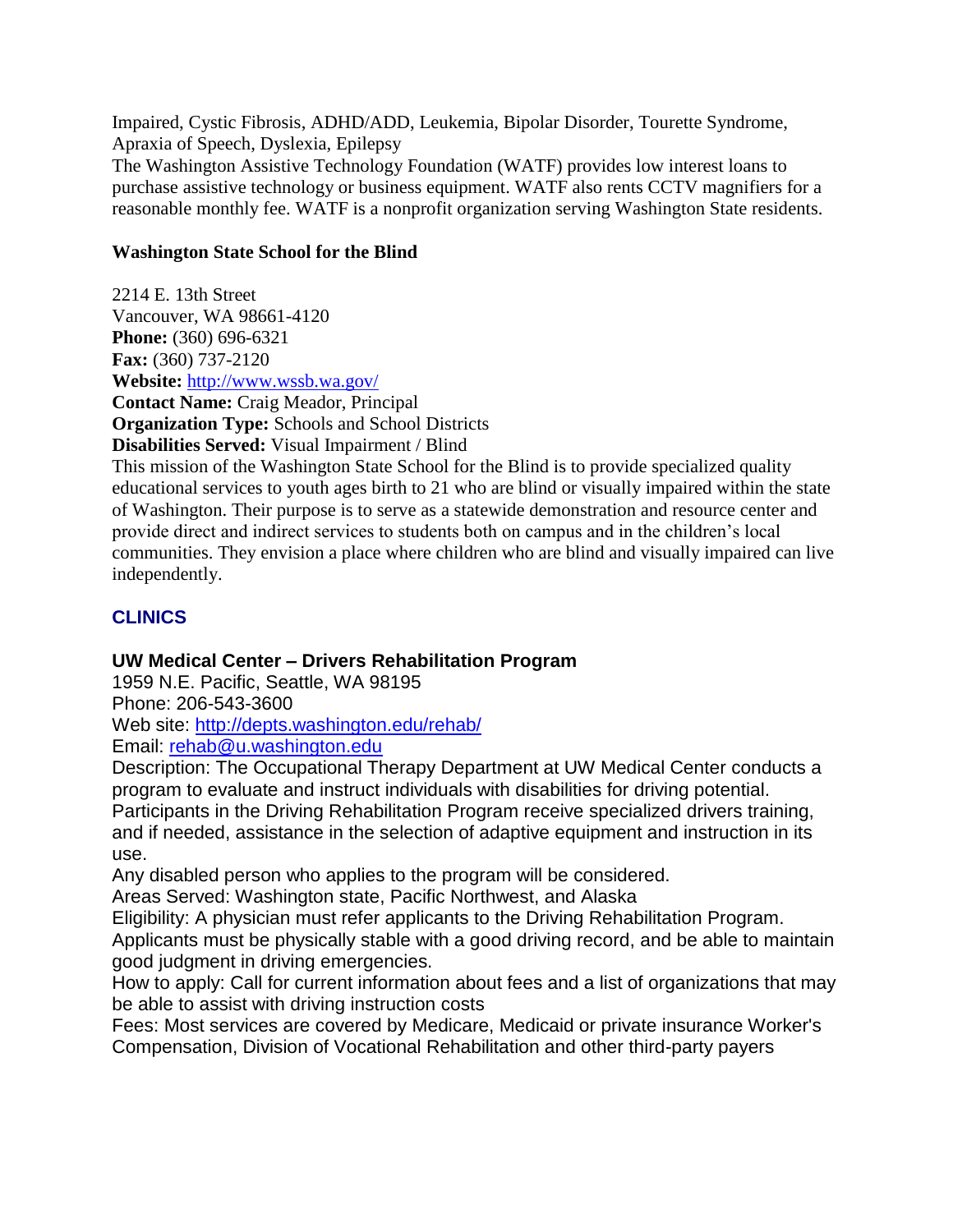# **UW Medical Center - Rehabilitation Medicine Assistive Technology Clinic**

1959 N.E. Pacific, Box 356490, Seattle, WA 98195 -6490 Phone: 206-598-7765 Email: [Rehab@u.washington.edu](mailto:Rehab@u.washington.edu) Web site:<http://www.uwmedicine.org/> <http://www.depts.washington.edu/rehab/tbi/index.shtml>

Description: The Assistive Technology Clinic provides evaluation and training to people with physical disabilities who may require technology to increase their level of function. The clinic offers evaluation and prescription for wheelchair seating, mobility, augmentative communication and computer access needs. This clinic is the only program in the Northwest providing such service for adults with disabilities. Areas Served: Washington state, Pacific Northwest, and Alaska Eligibility: Call for updated information

How to apply: To make an appointment, call the Assistive Technology Clinic coordinator Fees: Most services are covered by Medicare, Medicaid or private insurance

# **Good Samaritan Community Healthcare Occupational Therapy Department**

407 14th Ave. SE -- Puyallup, WA 98372 Phone: 253-697-4000; Fax: 253-539-0885

Email: [info@goodsamhealth.org](mailto:info@goodsamhealth.org)

Web site: [http://www.goodsamhealth.org](http://www.goodsamhealth.org/)

Area Served: Pierce County and Western Washington

Description: Offers consultation and evaluation regarding computer access,

environmental control, independent living activities and home accessibility/ safety. Also provides letters of justification for funding sources.

Eligibility: Brain and spinal cord injury, stroke and neurological disorders How to Apply: Call for information

Fees: Most services are covered by Medicare, Medicaid or private insurance

# **A.T. AND LIFE SKILLS TRAINING**

# **Washington Assistive Technology Alliance (WATA)**

University of Washington Phone: 1-800-214-8731; TTY: 1-866-866-0162

Email: [info@watf.org](mailto:info@watf.org)

Web site: [http://www.watap.org/](http://www.wata.org/)

Description: WATA is a consumer advocacy network that includes the AT Resource Center at the University of Washington (ATRC), the AT Resource Center at Easter Seal Society in Spokane (EATRC), and the Washington Protection and Advocacy System (WPAS). WATA is supported by a grant from the National Institute on Disability and Rehabilitation Research (NIDRR) funded through the Washington Department of Vocational Rehabilitation, and enjoys the guidance of a Consumer Majority Advisory Board. Provides information on and referrals to assistive technology devices. Sponsors a computer loan program. Many services are free or low cost. They maintain an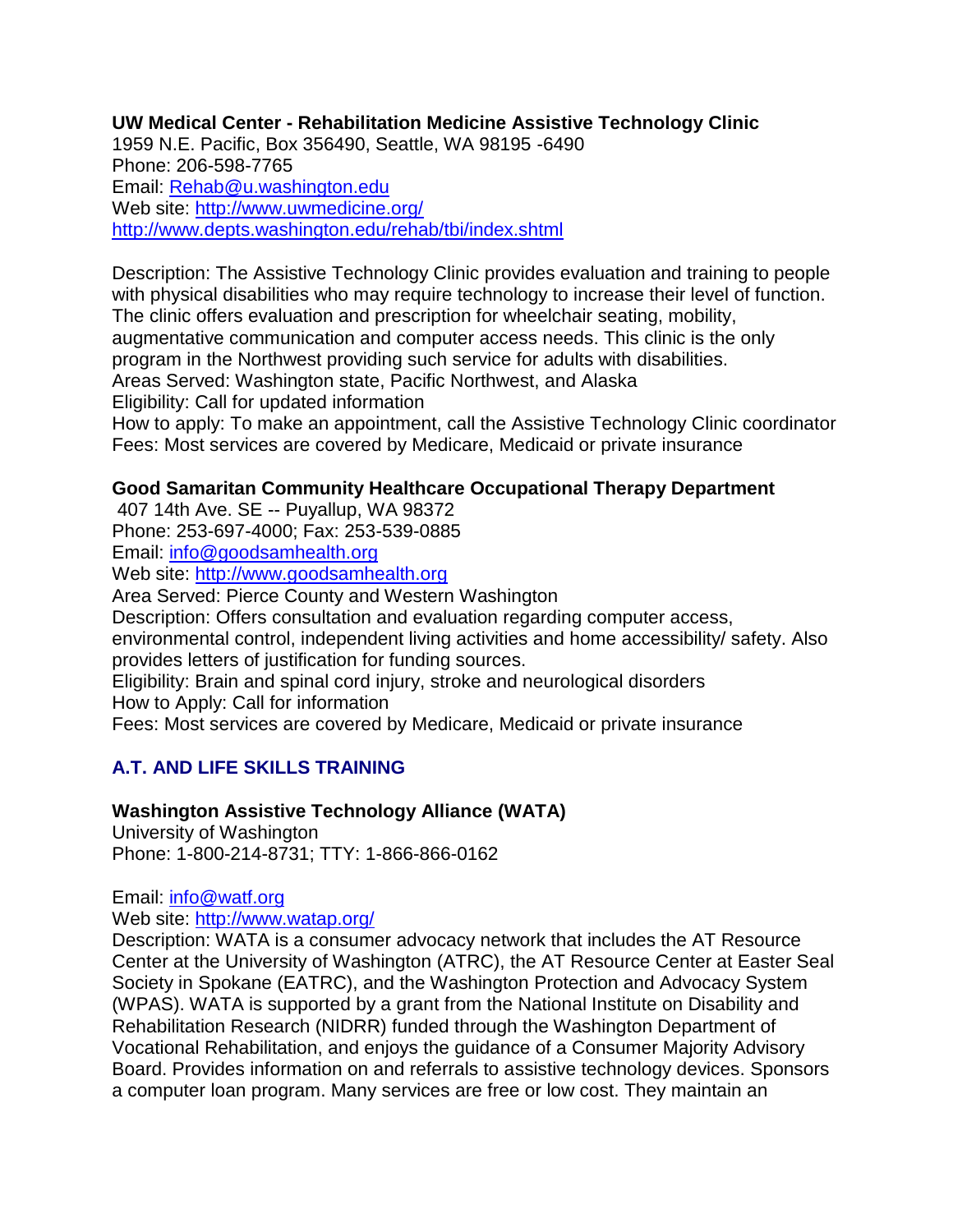extensive web site of assistive technology products and services. Areas Served: Washington state Eligibility: Individuals with disabilities and their caregivers How to apply: Call for services Fees: Most services are covered by Medicare, Medicaid or private insurance

# **CHILD AND FAMILY SUPPORT**

## **Children with Special Health Care Needs**

401  $5^{th}$  Ave, Suite 1000 – Seattle, WA 98104 Phone: 206-296-4610; Fax: 206-296-4679 Email: [Donna.Borgford-Parnell@kingcounty.gov](mailto:Donna.Borgford-Parnell@kingcounty.gov) Web site:<http://www.metrokc.gov/health/cshcn/> Description: Provides information and referrals for children with special health care needs. Assists families seeking health care, medical assistance, and durable medical equipment. Primarily serves low income, women, and children with special needs. Areas Served: King County Eligibility: Age 18 and under. Equipment requests must have been denied by Medicaid or private insurance How to apply: Call for services Fees: State and Federally funded program

# **GRANTS, LOANS AND SWAPS**

## **Disabled Children's Relief Fund**

P.O. Box 89 Freeport, New York 11520 Web site:<http://www.dcrf.com/index.html> Description: Disabled Children's Relief Fund (DCRF), a non-profit 501(c)(3) organization, provides disabled children with assistance to obtain wheelchairs, orthopedic braces, walkers, lifts, hearing aids, eyeglasses, medical equipment, physical therapy, and surgery. Areas Served: U.S Eligibility: Children throughout the U.S. who do not have adequate health insurance, especially the physically challenged How to apply: Write for application. Applications are available between March and September Fees: NA

## **Helpline House – Medical Equipment Loan**

282 Knechtel Way NE - Bainbridge Island, WA 98110 Phone: (206) 842-7621 Email: [helpline@helplinehouse.org](mailto:helpline@helplinehouse.org)

Web site: [http://www.helplinehouse.org](http://www.helplinehouse.org/)

Description: Medical equipment loans to low income elderly and disabled. Loans include mobility equipment, toilet extenders, crutches, etc.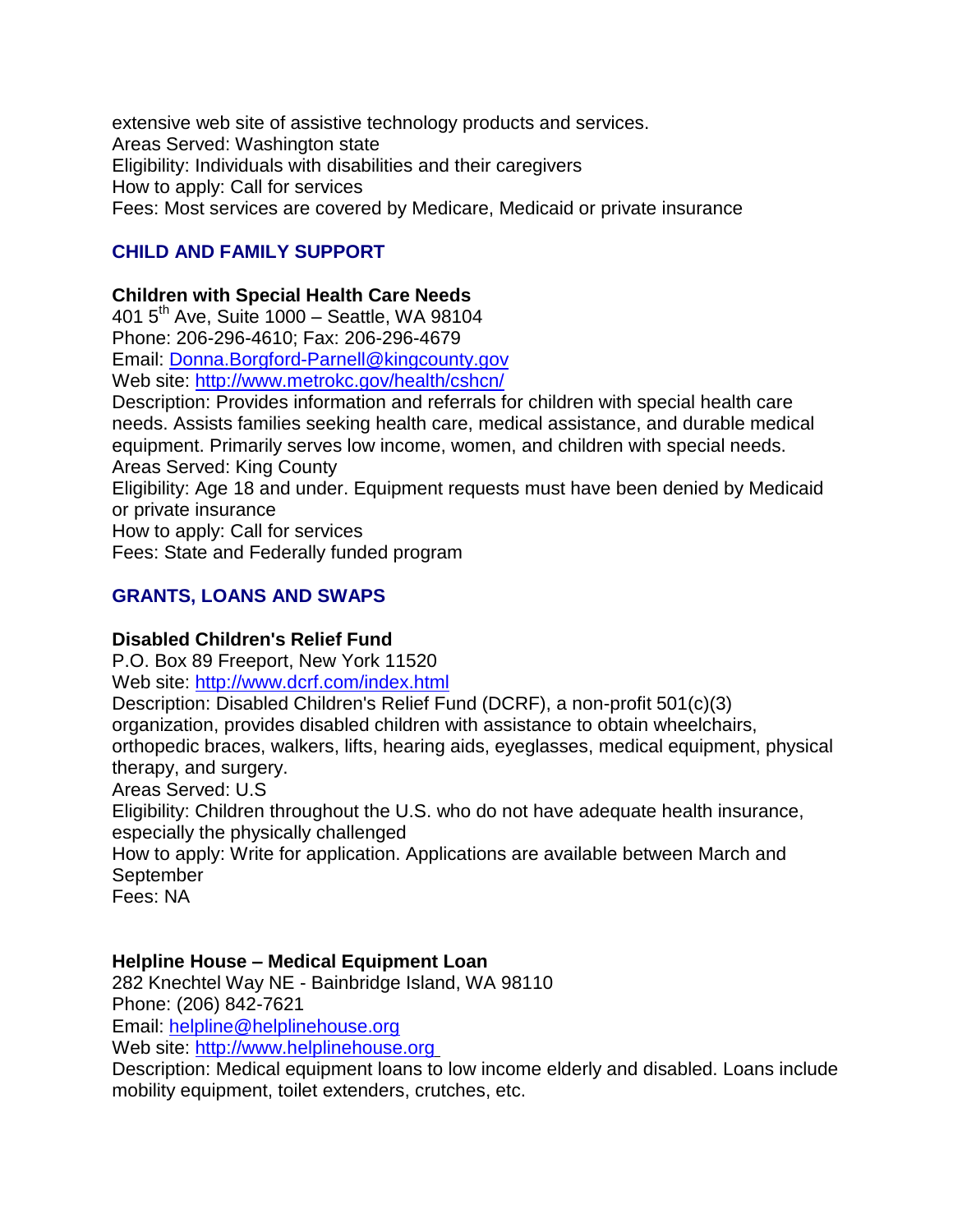Areas Served: Bainbridge Island only Eligibility: Low income children, elderly and disabled How to apply: Call for services Fees: Donation encouraged but not required

# **Good Samaritan Community Healthcare – Pediatric Adaptive Equipment Swap**

407 14th Ave. SE -- Puyallup, WA 98372 Phone: 253-848-5571; Fax: 253-539-0885 Email: [info@goodsamhealth.org](mailto:info@goodsamhealth.org) Web site: [http://www.goodsamhealth.org](http://www.goodsamhealth.org/) Area Served: Pierce County and Western Washington Description: Hosted by the Children's Therapy Unit's AT Program the Pediatric Adaptive Equipment Swap maintains a computerized database of interested families. Actual storage of the equipment is not provided. Eligibility: Brain and spinal cord injury, stroke and neurological disorders How to Apply: Call for information Fees: Call for information

## **Puget Sound Labor Agency**

2800 First Ave. Rm. 124 – Seattle, WA 98121 Phone: 206-448-9277; Fax: 206-448-3457 Email: [psla@pslaonline.org](mailto:psla@pslaonline.org) Website: [http://www.pslaonline.org](http://www.pslaonline.org/)

Description: Volunteer union members build low-cost/no-cost wheelchair ramps, install grab bars and hand rails for the elderly and disabled. Client pays for materials; waiting list; one month minimum.

Area Served: King County

Eligibility: Qualified low-income children, elderly and disabled. Must own home. No rentals or apartments

Fees: Free for qualified low-income elderly and disabled. Others pay for materials (wood, grab bars etc.)

# **Washington Assistive Technology Foundation (WATF) – LOAN FUND**

100 So King St., Suite 280 – Seattle, WA 98104 Phone: (206) 328-5116 or (888) 808-8942 V/TTY Email: [info@watf.org](mailto:info@watf.org) Web site:<http://www.watf.org/accessfund.htm> Description: Helps Washington residents with disabilities obtain the technologies they need to live independently and to succeed at school, at work, at play and in the community. Through its Access Fund, WATF offers low interest loans for assistive technology (AT) and home and vehicle accessibility modifications. Areas Served: Washington state Eligibility: Persons with disabilities and their caregivers How to apply: To apply for a loan, call or visit web site Fees: Most services are covered by Medicare, Medicaid or private insurance.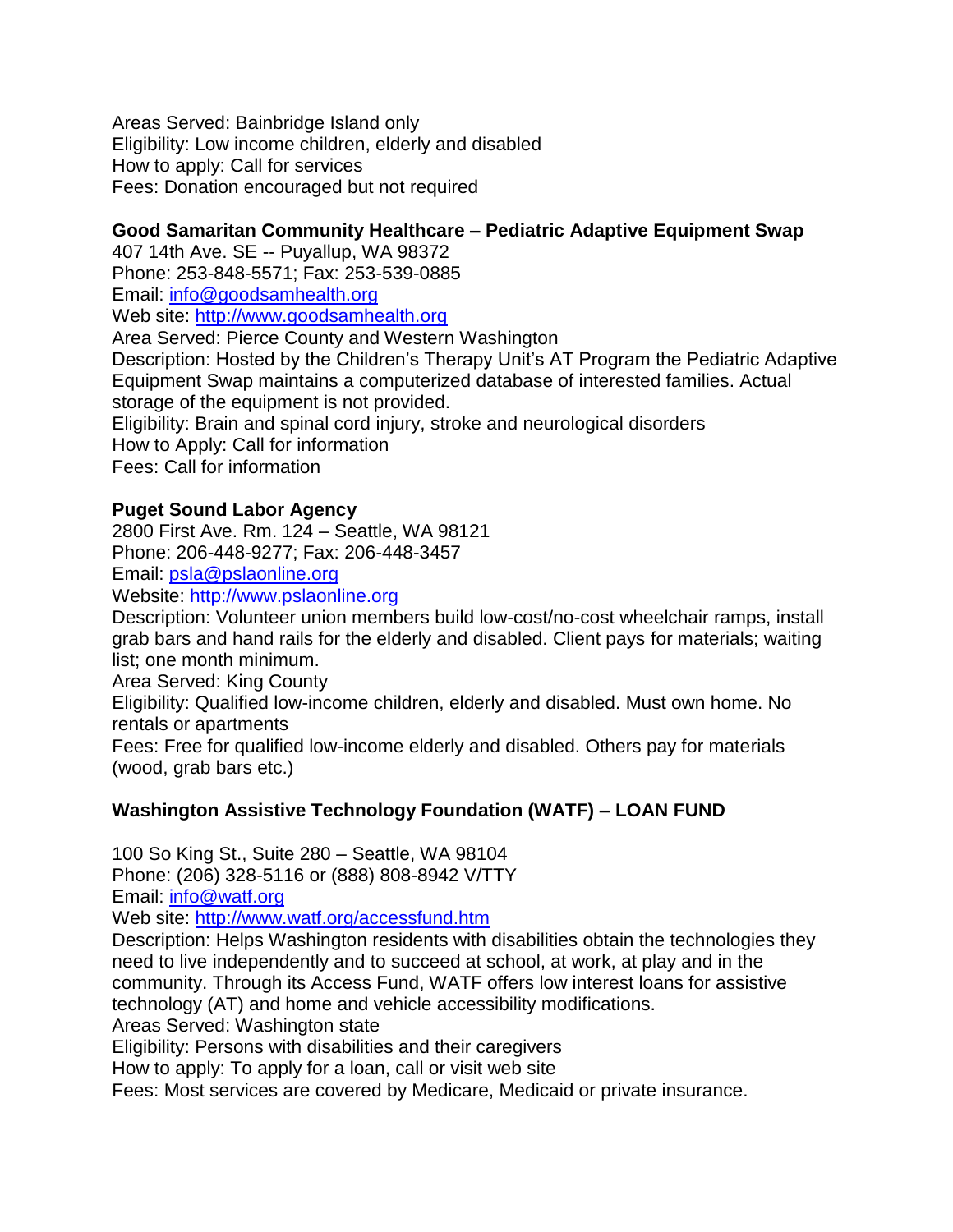# **WA Assistive Technology Alliance (WATA) – Funding Sources in WA State**

CTDS, University of Washington, Box 357920 Seattle, WA 98195-7920 Phone: (206) 826-1038 or (800) 214-8731 V/TTY Email: [info@watf.org](mailto:info@watf.org) Web site: [http://wata.org](http://wata.org/) – [http://uwctds.washington.edu](http://uwctds.washington.edu/) Description: Resource Funding Guide. Developed and produced by the University of Washington Center for Technology and Disability Studies [\(http://uwctds.washington.edu\)](http://uwctds.washington.edu/) at the University of Washington Center for Human Development and Disability for the Washington Assistive Technology Alliance. Areas Served: Statewide Eligibility: Persons with disabilities and their caregivers How to apply: Call for services Fees: \$8.00 print copy by mail – free download from web.

# **RESOURCE CENTERS – HOME AND SCHOOL**

## **Disability Resource Connection – Home Modification Program**

607 SE Everett Mall Way, Suite 17 - Everett, WA 98208 Phone: (425) 347-5768: V/TTY - (425) 710-0767 FAX Web: [http://www.drconline.net](http://www.drconline.net/)

Email: [charley@drconline.net](mailto:charley@drconline.net)

Description: Both Everett and Snohomish County Housing Authorities have home loan programs so homeowners can make needed changes. Find ways in which people with disabilities can purchase homes. Section 8, HUD/public housing and other housing options also available.

Areas Served: Island, San Juan, Skagit, Snohomish and Whatcom Counties Eligibility: Residents of Island, San Juan, Skagit, Snohomish and Whatcom Counties How to apply: Call for services

Fees: Most services provided free of charge

## **Special Education Technology Center – State of WA School Districts**

400 East University Way -- Mail Stop 7413 -- Ellensburg, WA 98926-7413 Phone: (509) 963-3350; Fax: (509) 963-3355

Email: [Connolly@cwu.edu](mailto:Connolly@cwu.edu)

Website:<http://www.cwu.edu/~setc/>

Referral Method: A referral must be made through the school

Description: Maintains a lending library (switches, toys, AAC devices, alternative computer access, low tech resources; see website for complete list.) The center provides assistive technology collaborative planning for children with disabilities. Assistive devices available for loan, rent, lease or lease to own.

Area served: Washington state, school districts, children up to age 21 enrolled in the school system Eligibility: Any students under current IEP or 504 plan, receiving services from a WA state school district. Summer institute is available in August. See website listed above.

Fees: No fee